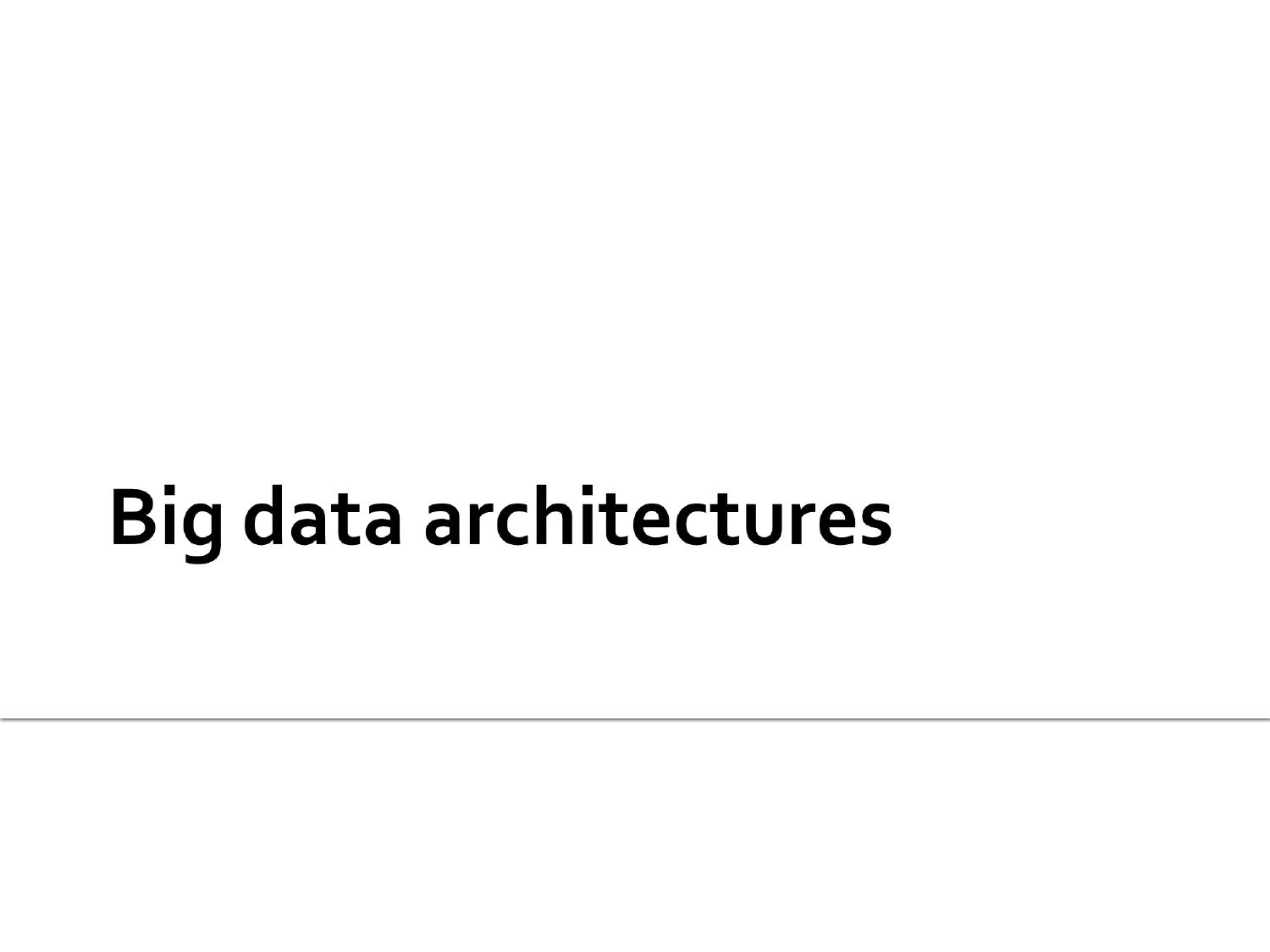"*A big data architecture is designed to handle the ingestion, processing, and analysis of data that is too large or complex for traditional database systems*

*…*

- *Big data solutions typically involve one or more of the following types of workload:*
- *Batch processing of big data sources at rest*
- *Real-time processing of big data in motion*
- *Interactive exploration of big data*
- *Predictive analytics and machine learning*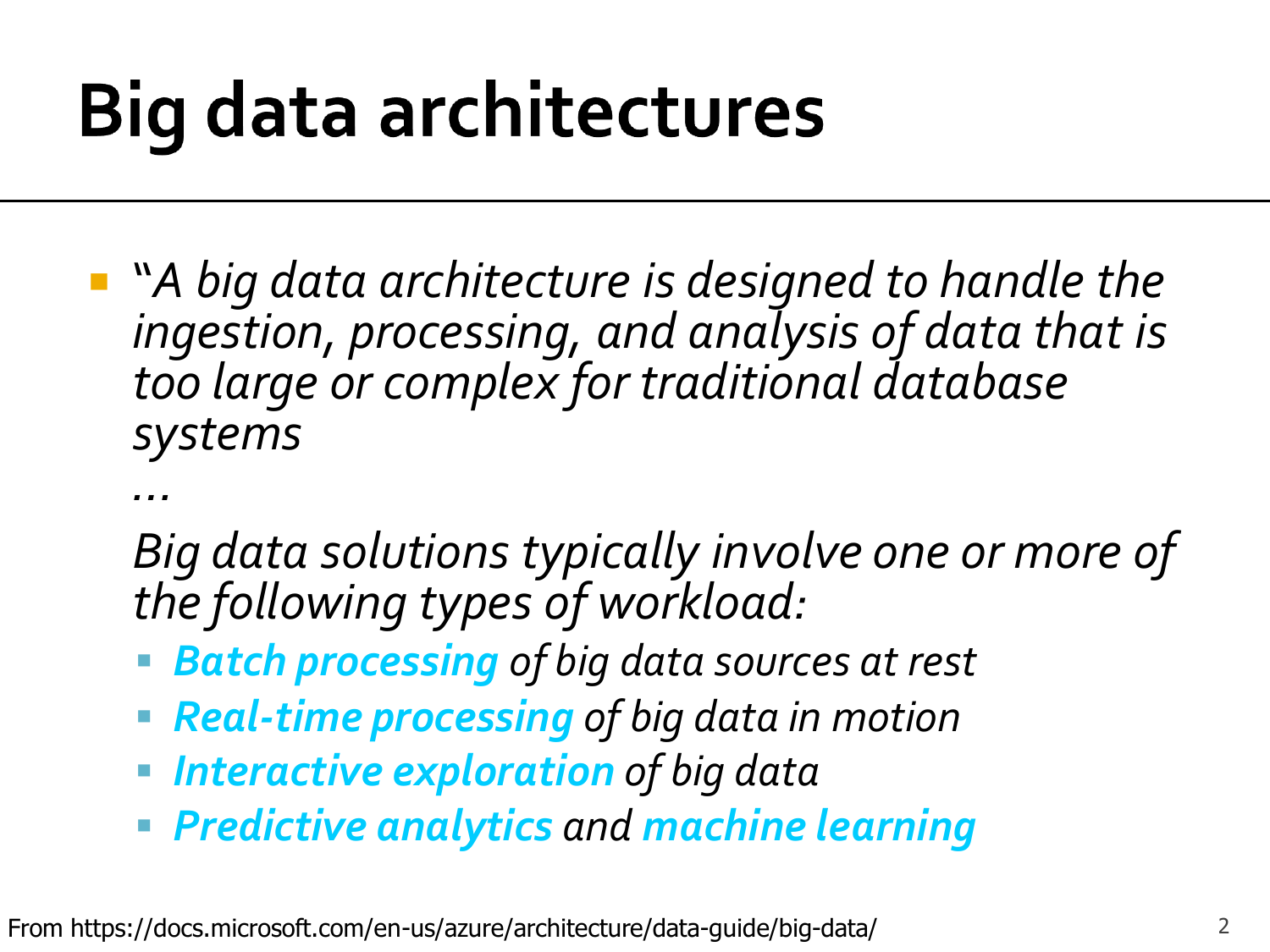*Consider big data architectures when you need to:*

- *Store and process data in volumes too large for a traditional database*
- *Transform unstructured data for analysis and reporting*
- *Capture, process, and analyze unbounded streams of data in real time, or with low latency*"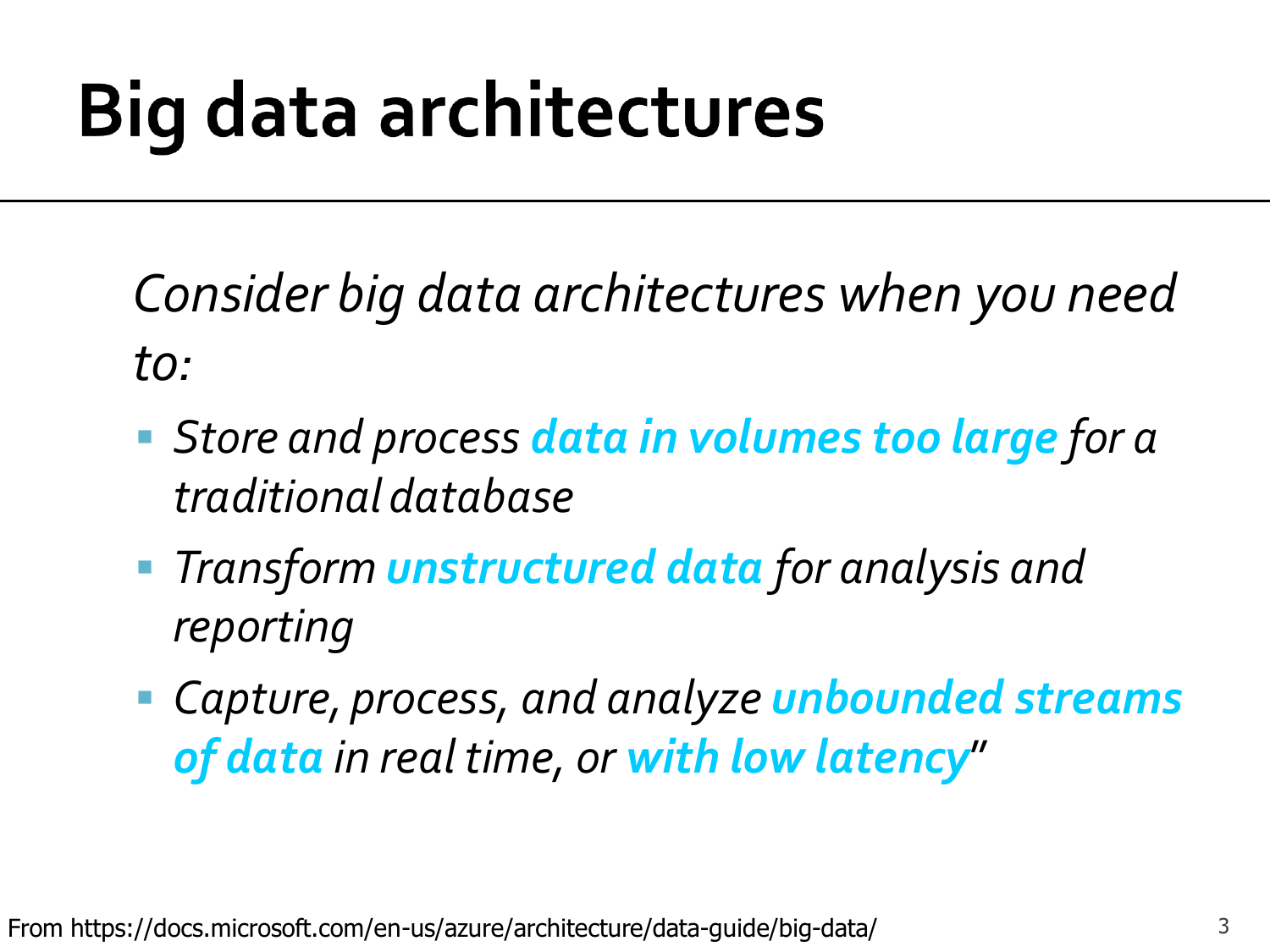- **The most frequently used big data** architecture is the **Lambda Architecture**
- **The lambda architecture was proposed by** Nathan Marz in 2011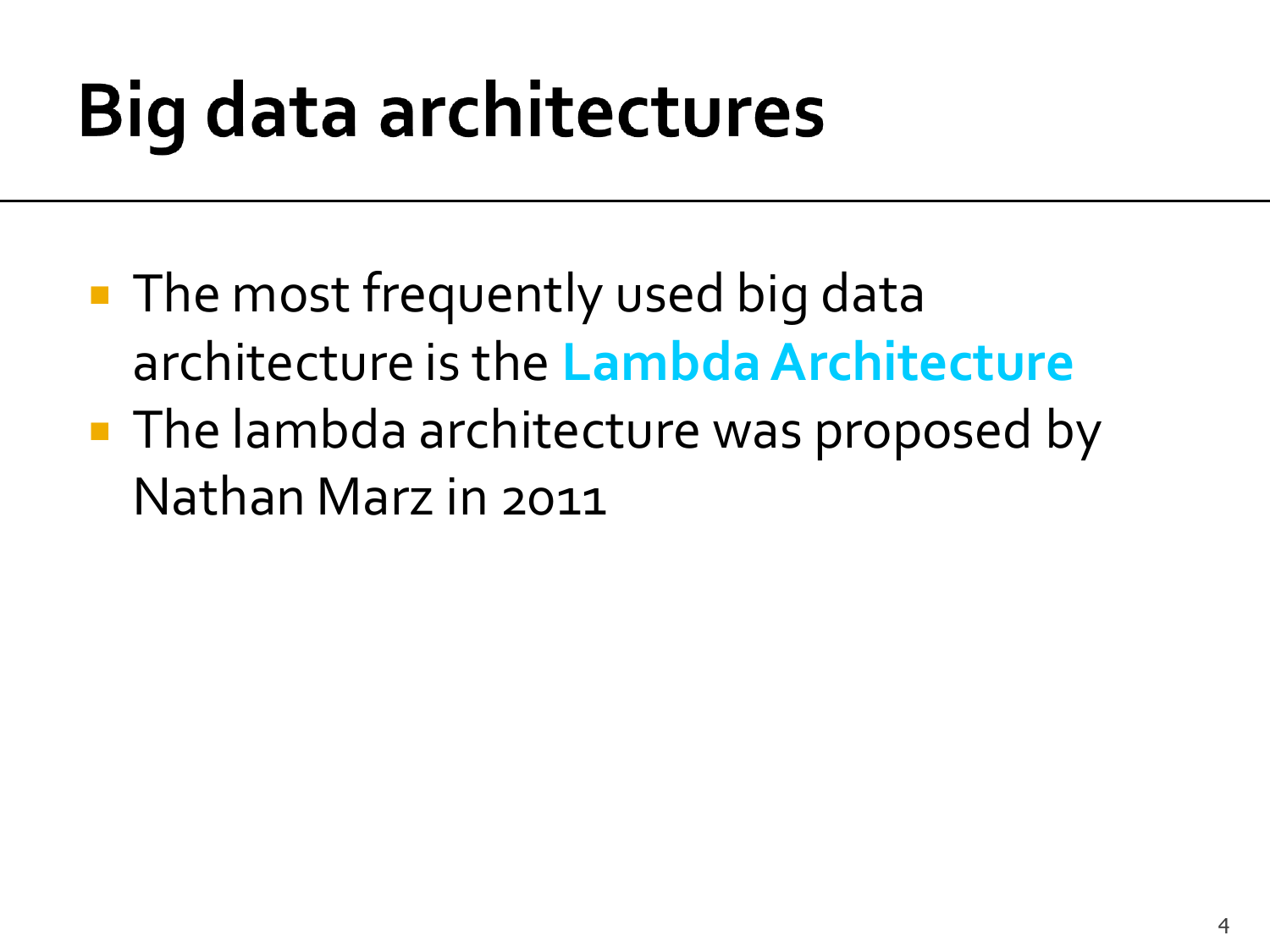#### Nathan Marz

"*The past decade has seen a huge amount of innovation in scalable data systems. These include large-scale computation systems like Hadoop and databases such as Cassandra and Riak. These systems can handle very large amounts of data, but with serious trade-offs.*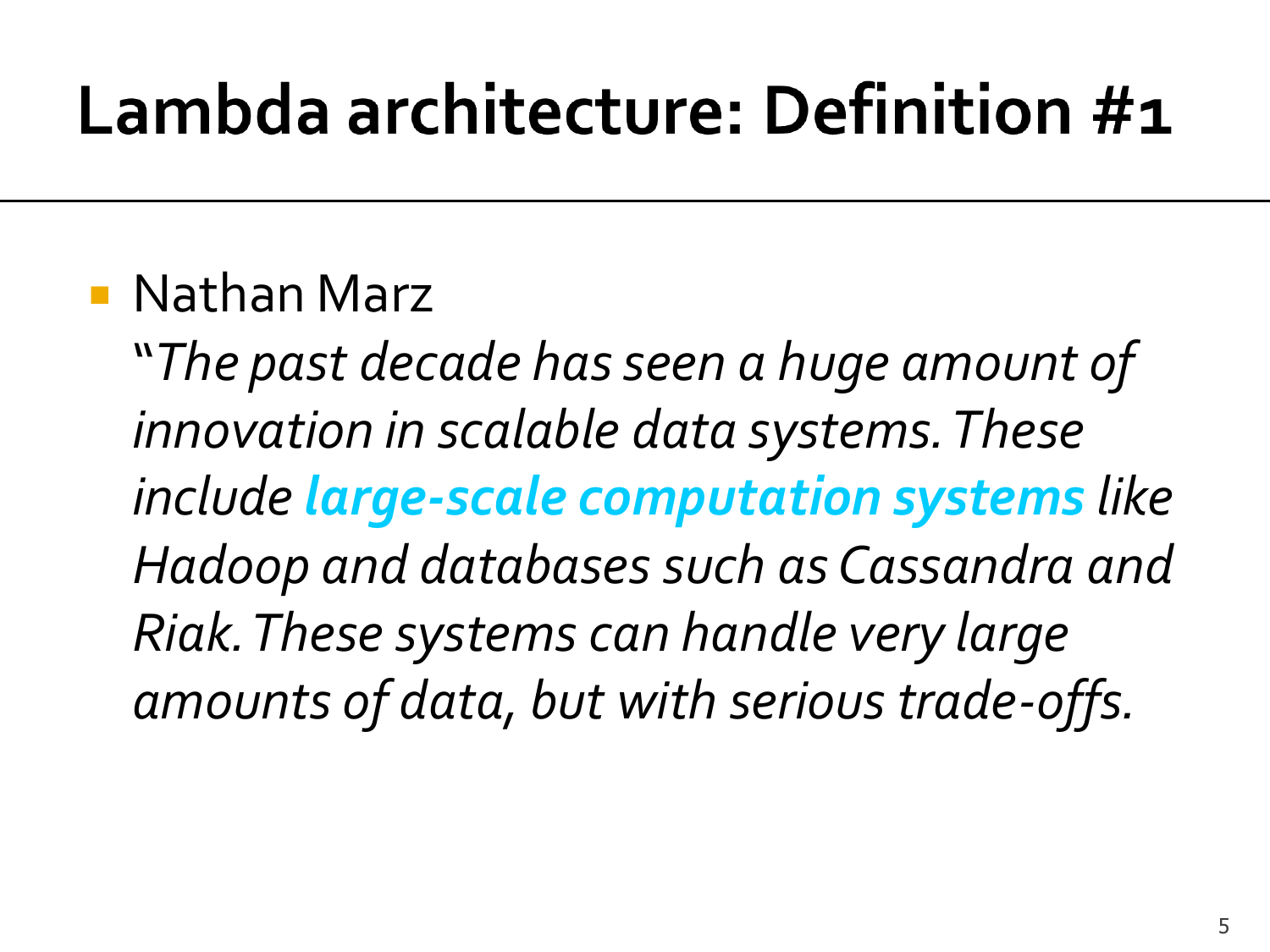*Hadoop, for example, can parallelize large-scale batch computations on very large amounts of data, but the computations have high latency. You don't use Hadoop for anything where you need low-latency results.*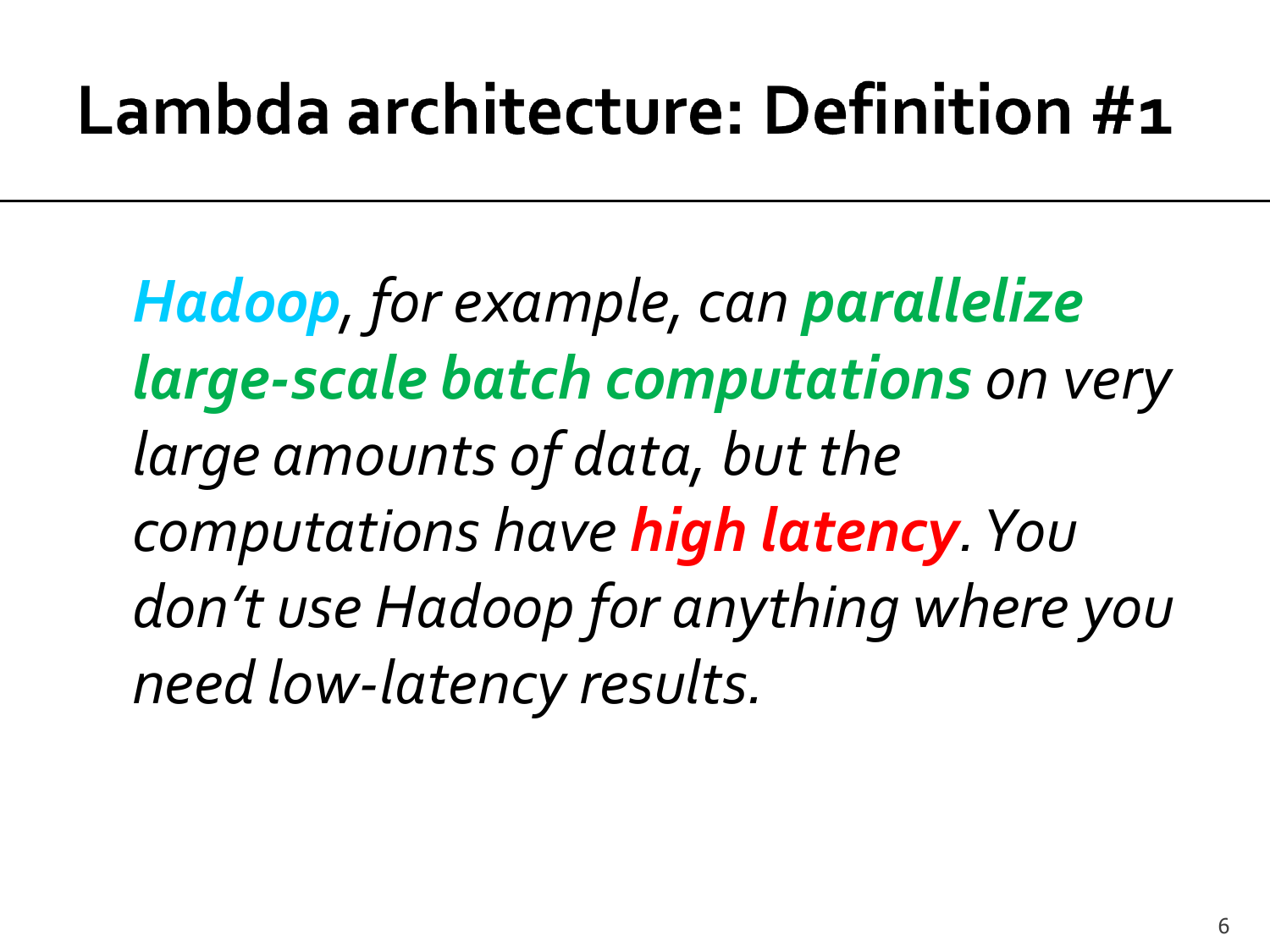*NoSQL databases like Cassandra achieve their scalability by offering you a much more limited data model than you're used to with something like SQL. Squeezing your application into these limited data models can be very complex. And because the databases are mutable, they're not human-fault tolerant.*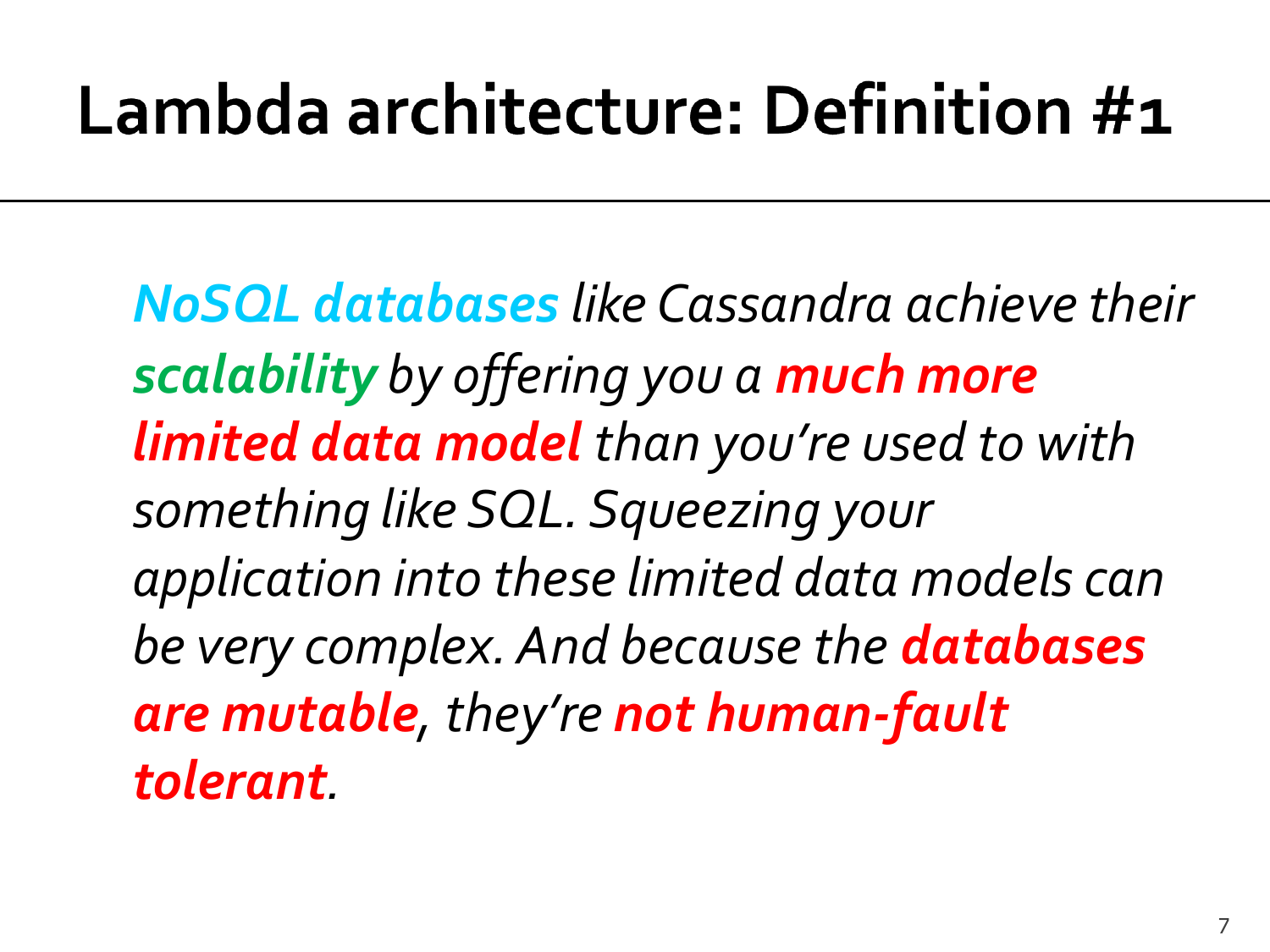*These tools on their own are not a panacea. But when intelligently used in conjunction with one another, you can produce scalable systems for arbitrary data problems with human-fault tolerance and a minimum of complexity. This is the Lambda Architecture you'll learn throughout the book.* "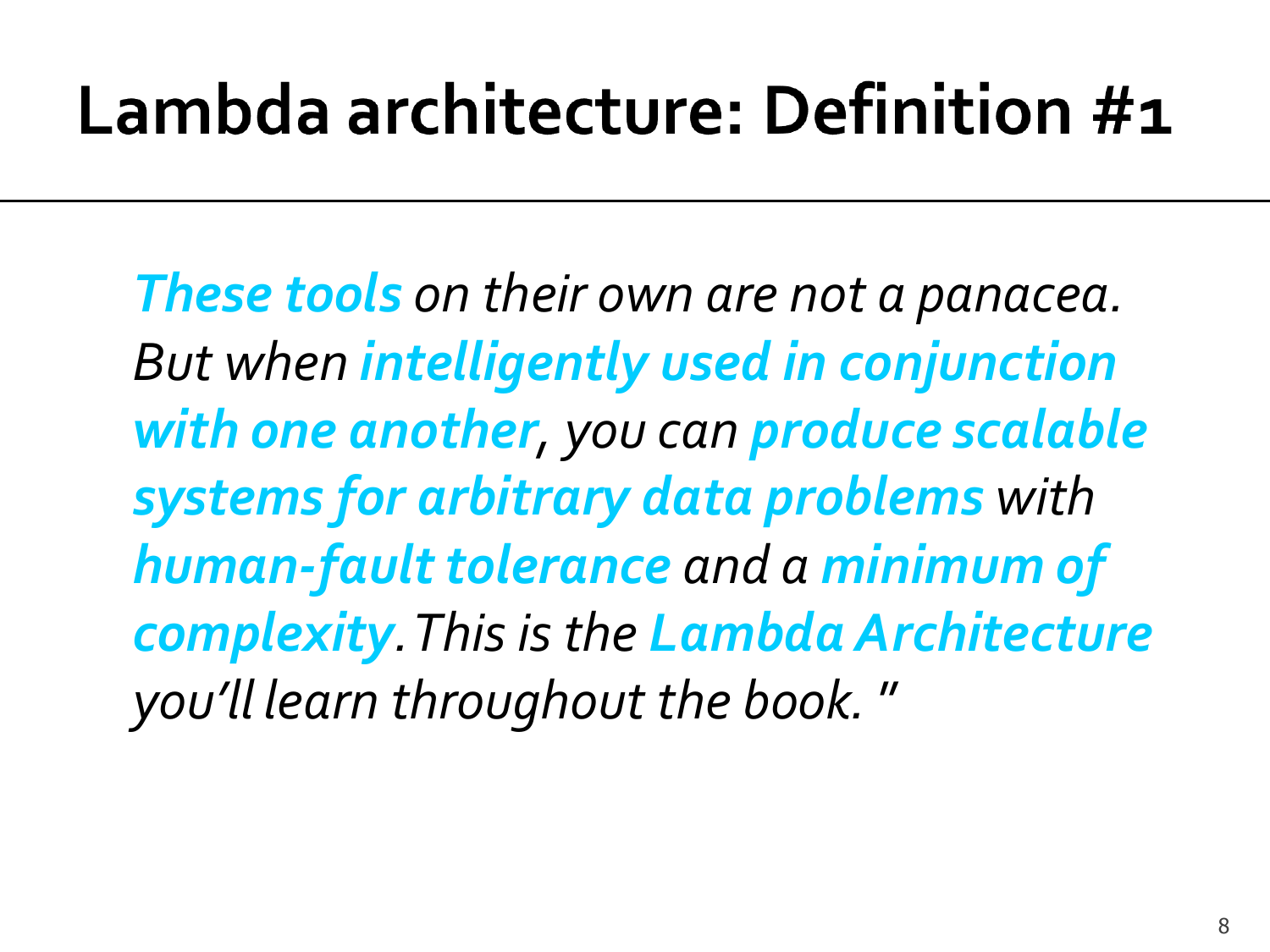**Source: Databricks** 

"*Lambda architecture is a way of processing massive quantities of data (i.e. "Big Data") that provides access to batch-processing and stream-processing methods with a hybrid approach.*

*Lambda architecture is used to solve the problem of computing arbitrary functions.*"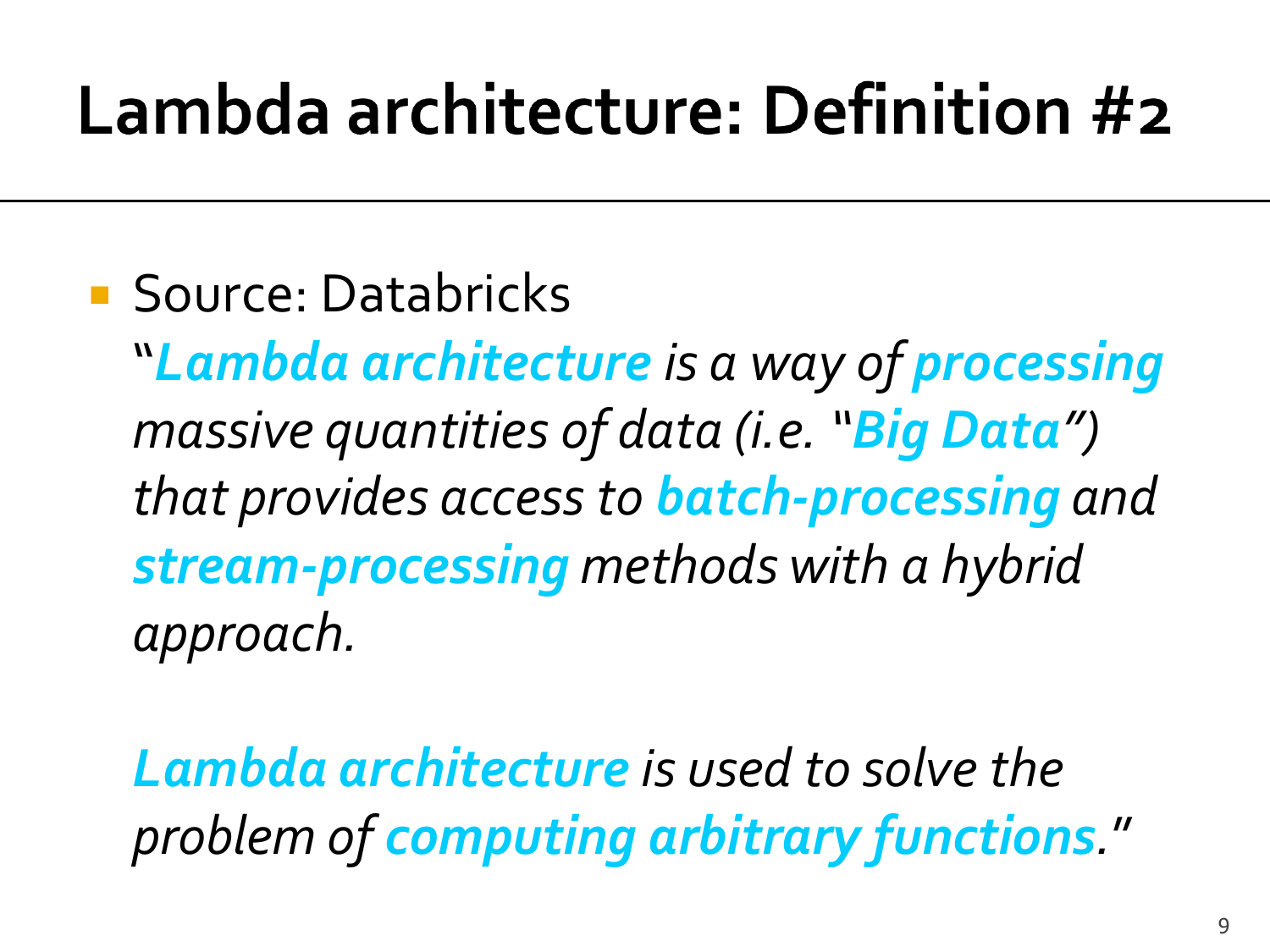**Source: Wikipedia** "*Lambda architecture is a data-processing architecture designed to handle massive quantities of data by taking advantage of both batch and stream-processing methods.*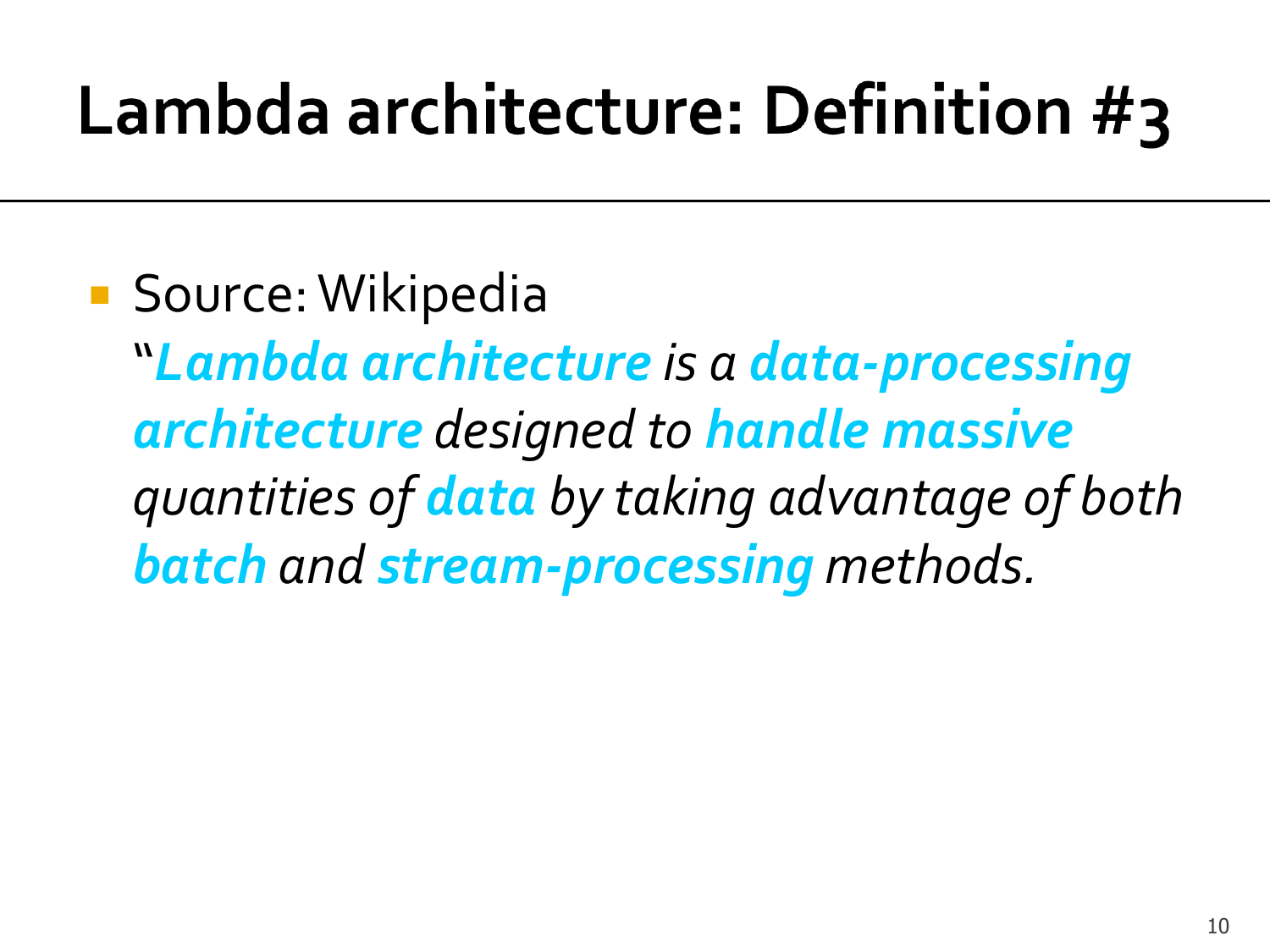*This approach to architecture attempts to balance latency, throughput, and faulttolerance by using batch processing to provide comprehensive and accurate views of batch data, while simultaneously using real-time stream processing to provide views of online data.* 

*The two view outputs may be joined before presentation.*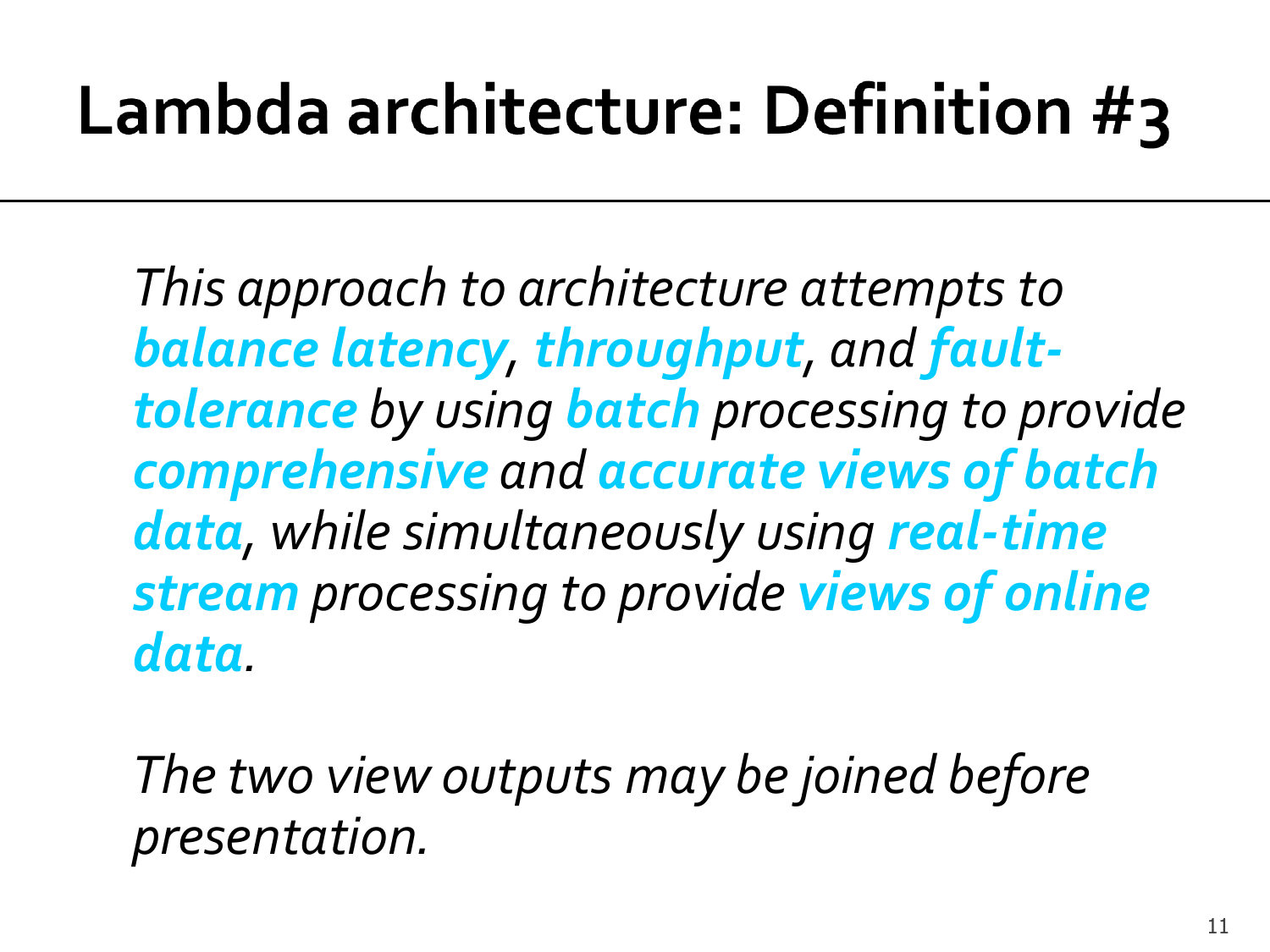*Lambda architecture depends on a data model with an append-only, immutable data source that serves as a system of record. It is intended for ingesting and processing timestamped events that are appended to existing events rather than overwriting them. State is determined from the natural timebased ordering of the data.*"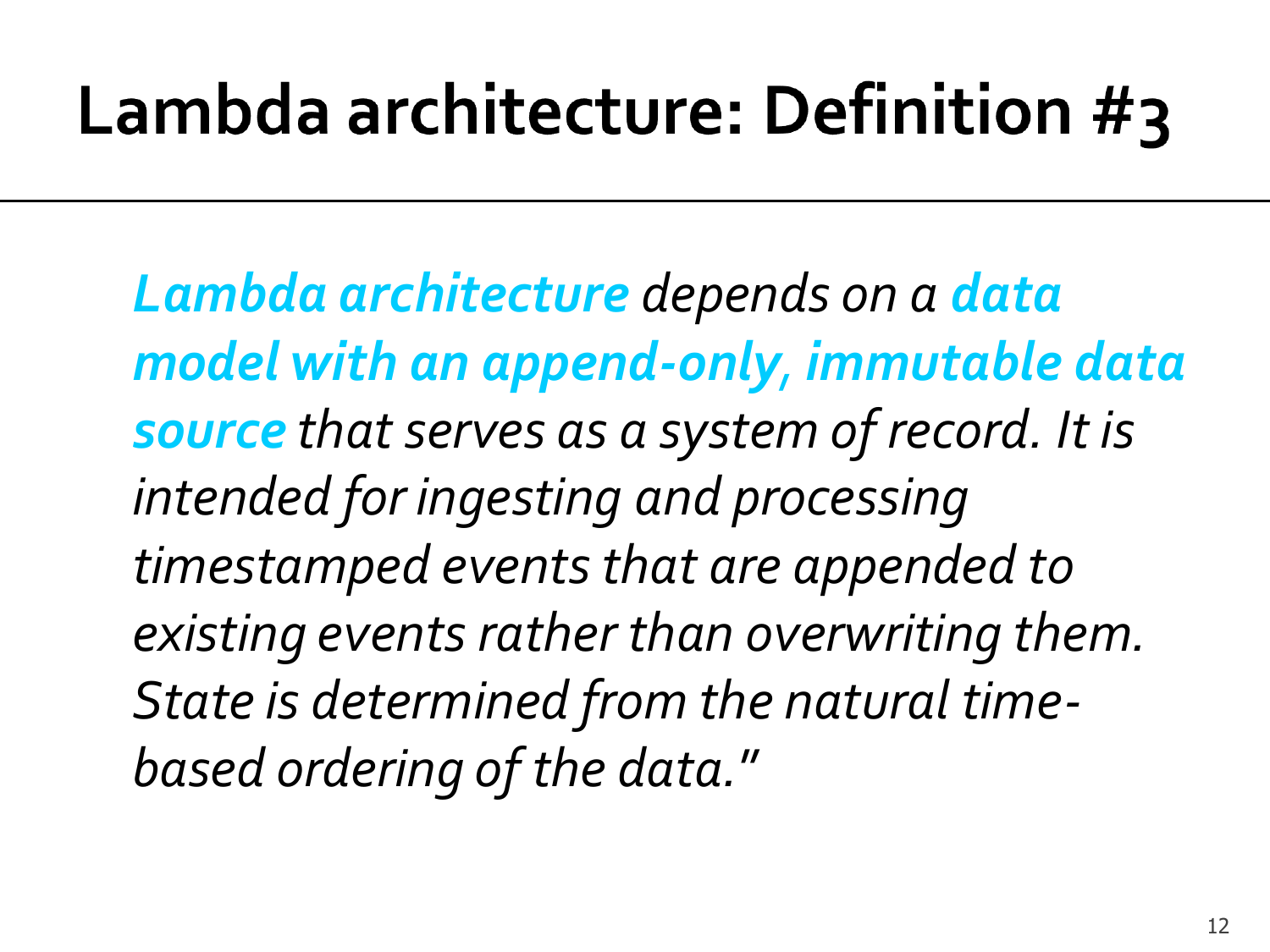## Lambda architecture: Requirements

- **Fault-tolerant** against both hardware failures and human errors
- **Support variety of use cases** that include low latency querying as well as updates
- **Example 1 Example 2 Increment Capabilities**
- **Extensible**, so that the system is manageable and can accommodate newer features easily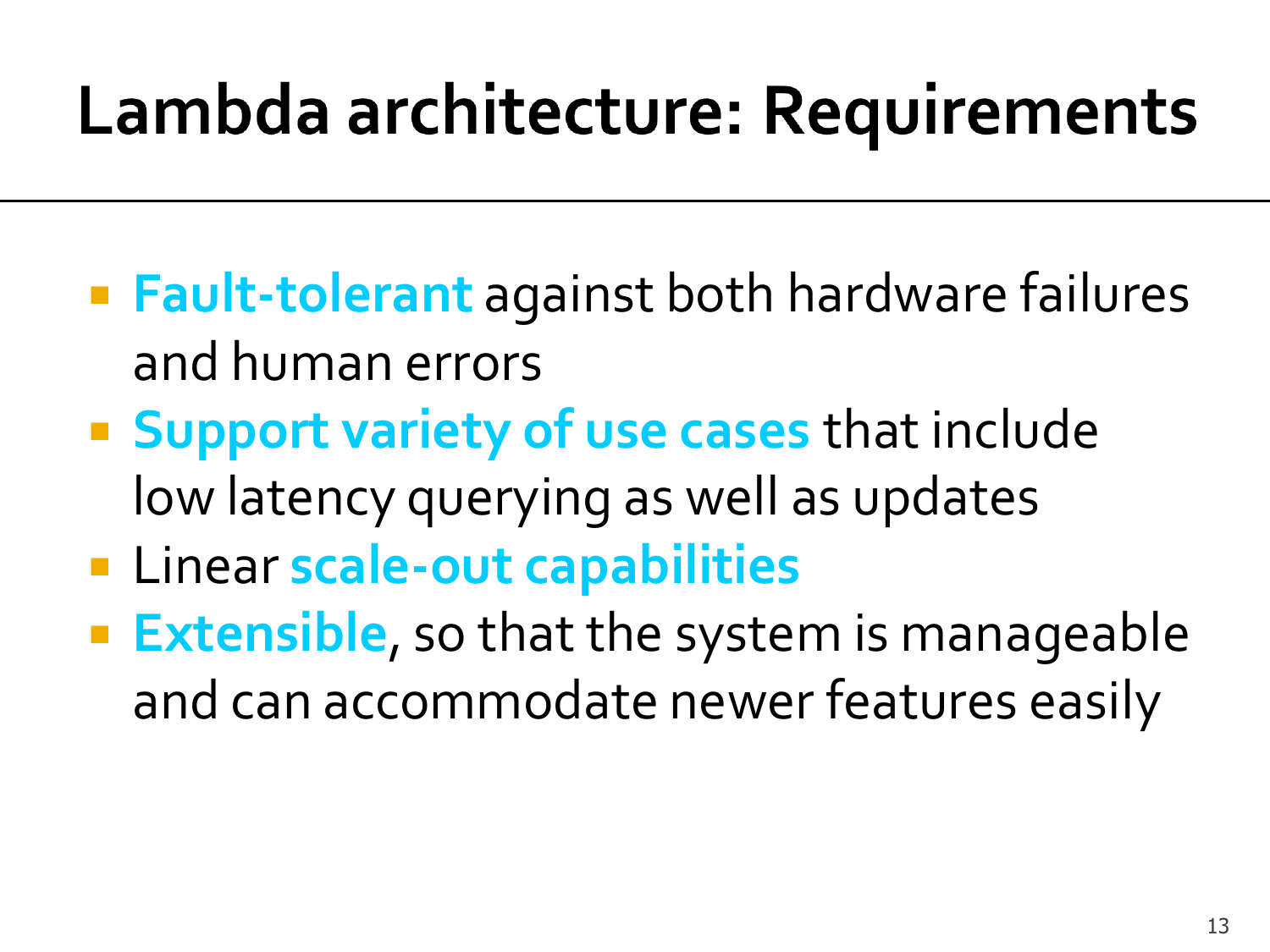# Lambda architecture: Queries

#### **query = function(all data)**

#### **Some query properties**

- Latency
	- The time it takes to run a query
- **Timeliness** 
	- How up to date the query results are (**freshness** and **consistency**)
- Accuracy
	- **Tradeoff between performance and scalability** (**approximations**)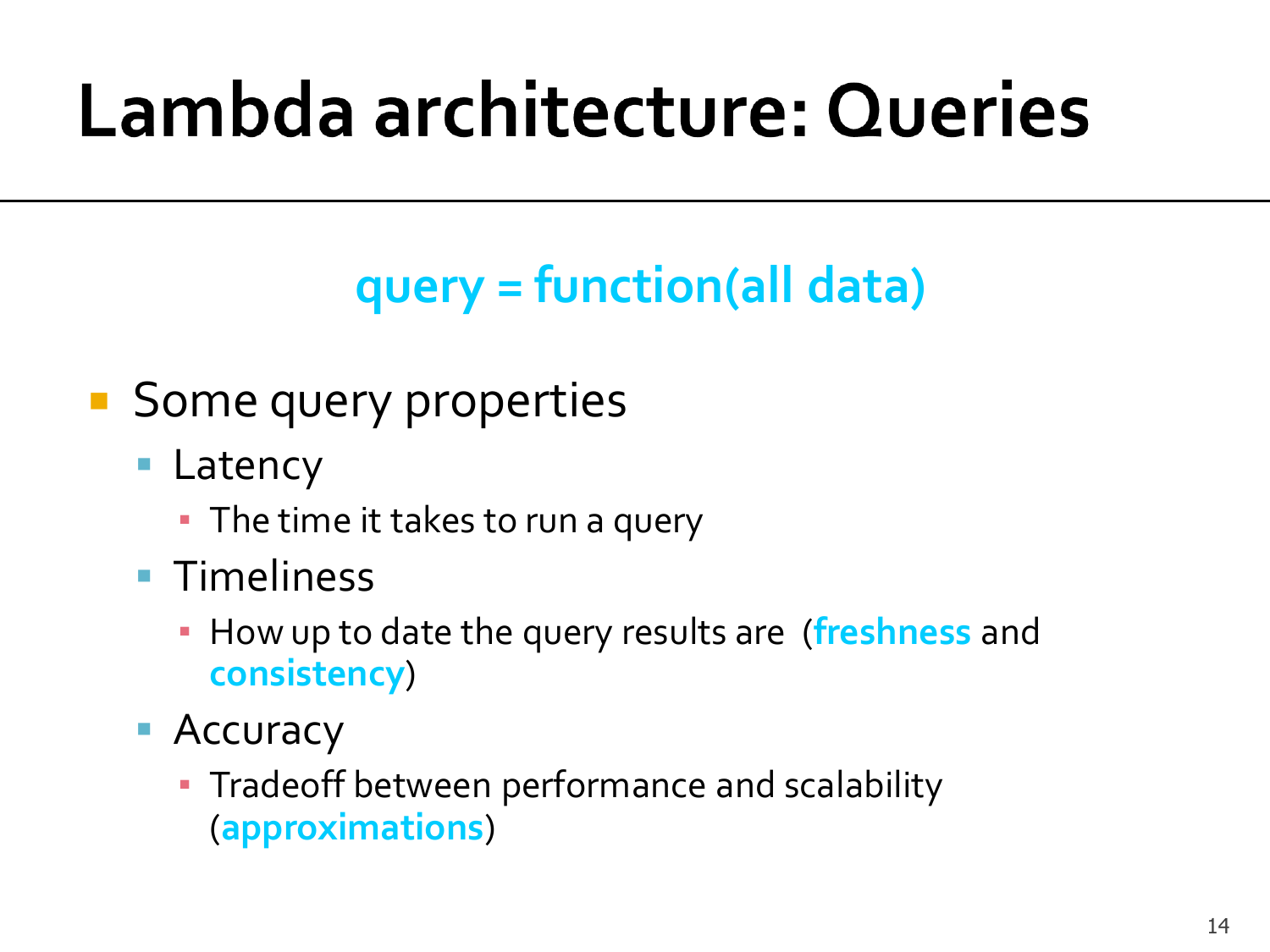- It is based on two data paths:
	- **Cold path (batch layer)**
		- **.** It stores all of the incoming data in its raw form and performs **batch processing on the data**
		- **The result of this processing is stored as batch views**
	- **Hot path (speed layer)**
		- It **analyzes data in real time**
		- This path is designed for **low latency**, **at the expense of accuracy**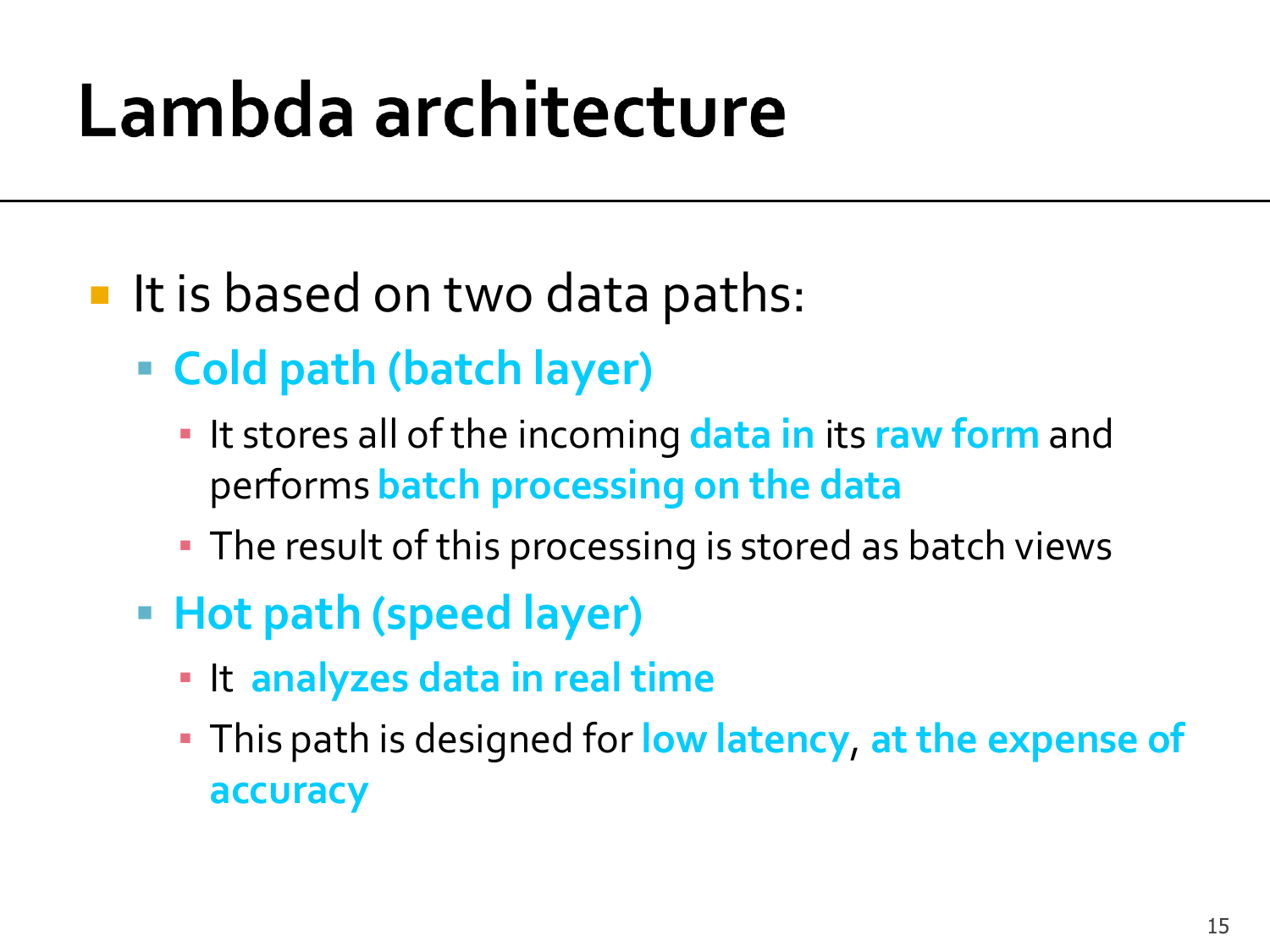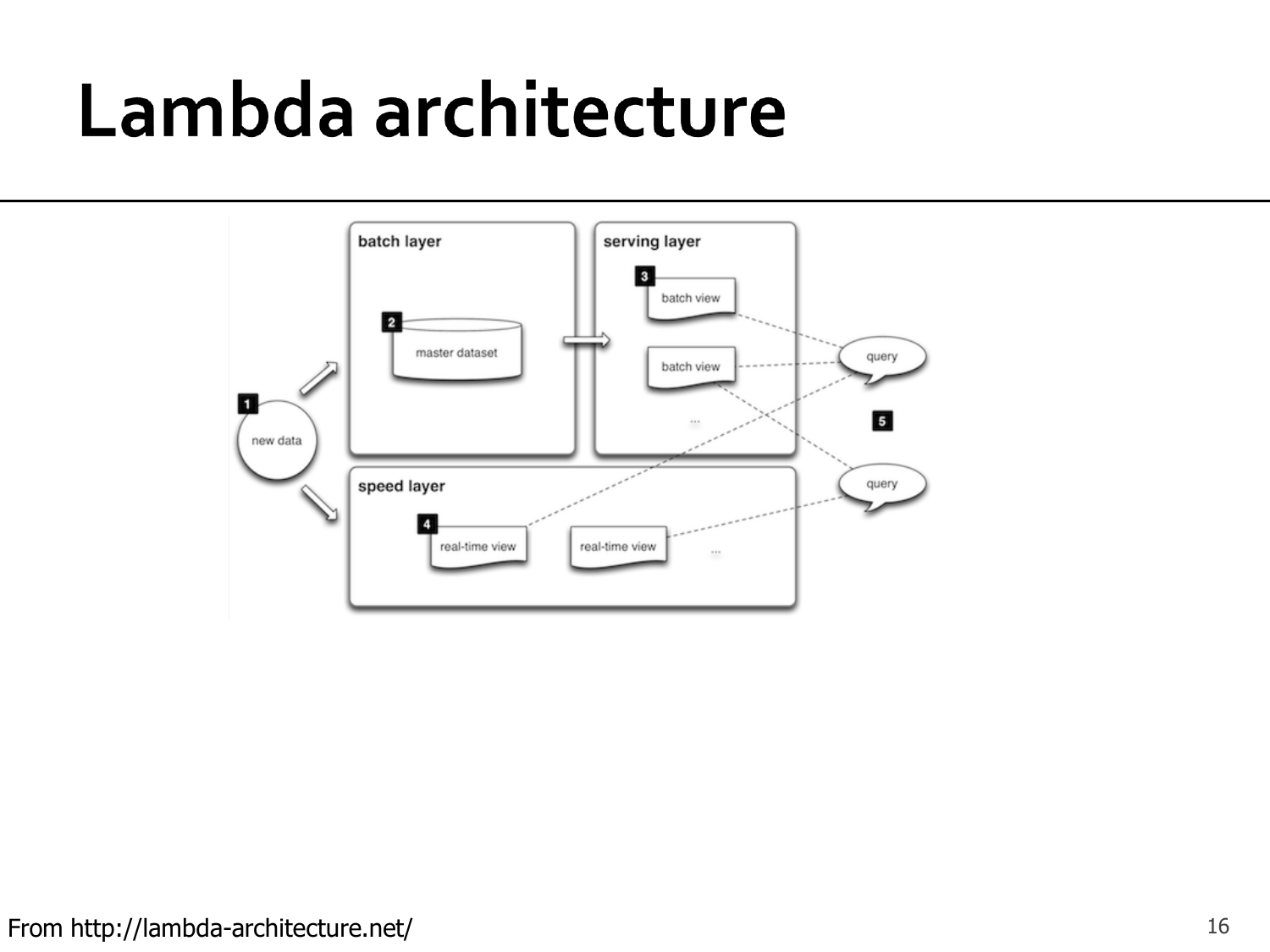

**1. All data** entering the system is **dispatched to both** the **batch layer** and the **speed layer**  for processing

From http://lambda-architecture.net/ 17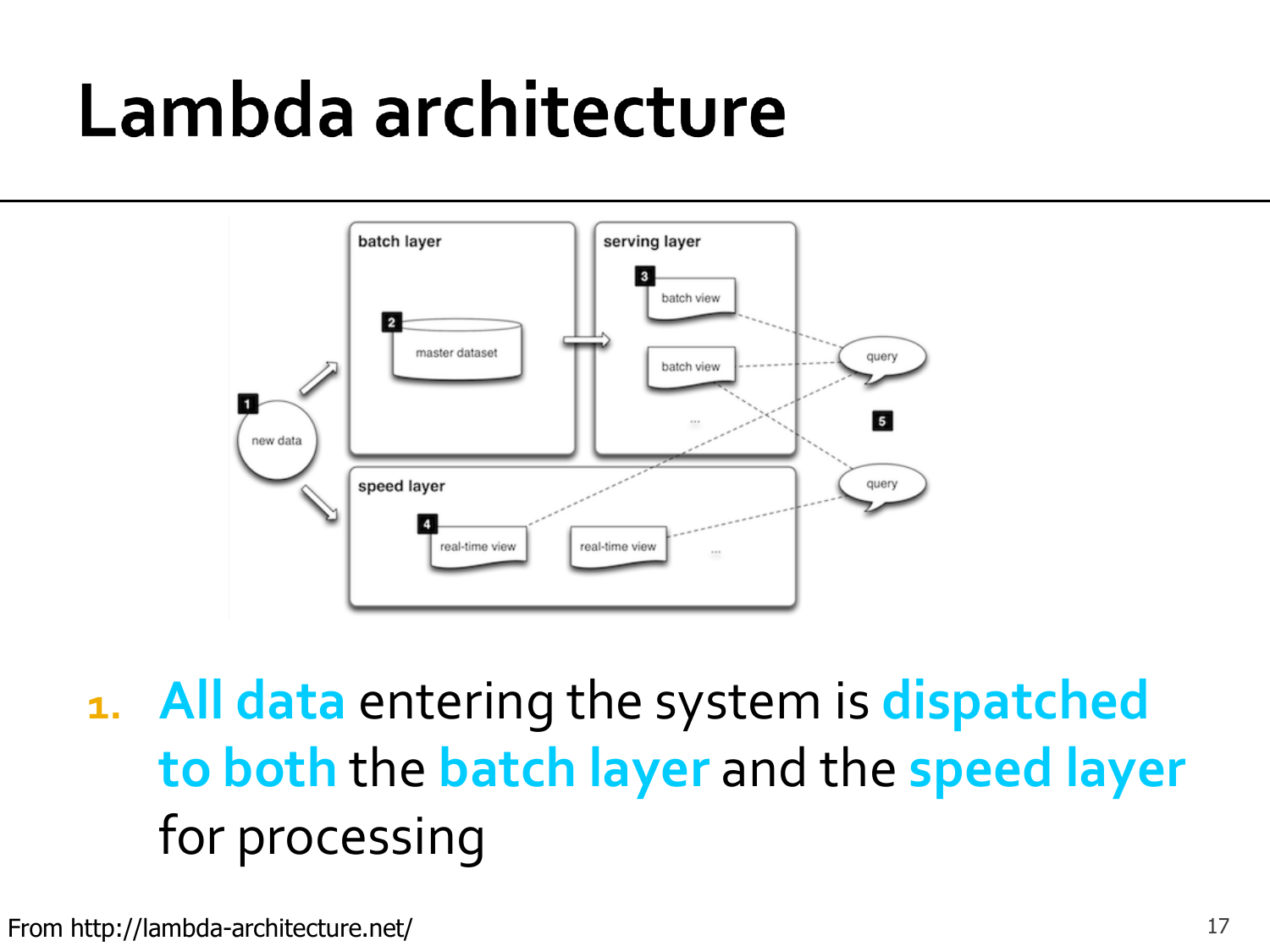

2. The **batch layer** has two functions: (i) **managing** the **master dataset**(an **immutable**, **append-only** set of **raw data**), and (ii) to **pre-compute** the **batch views**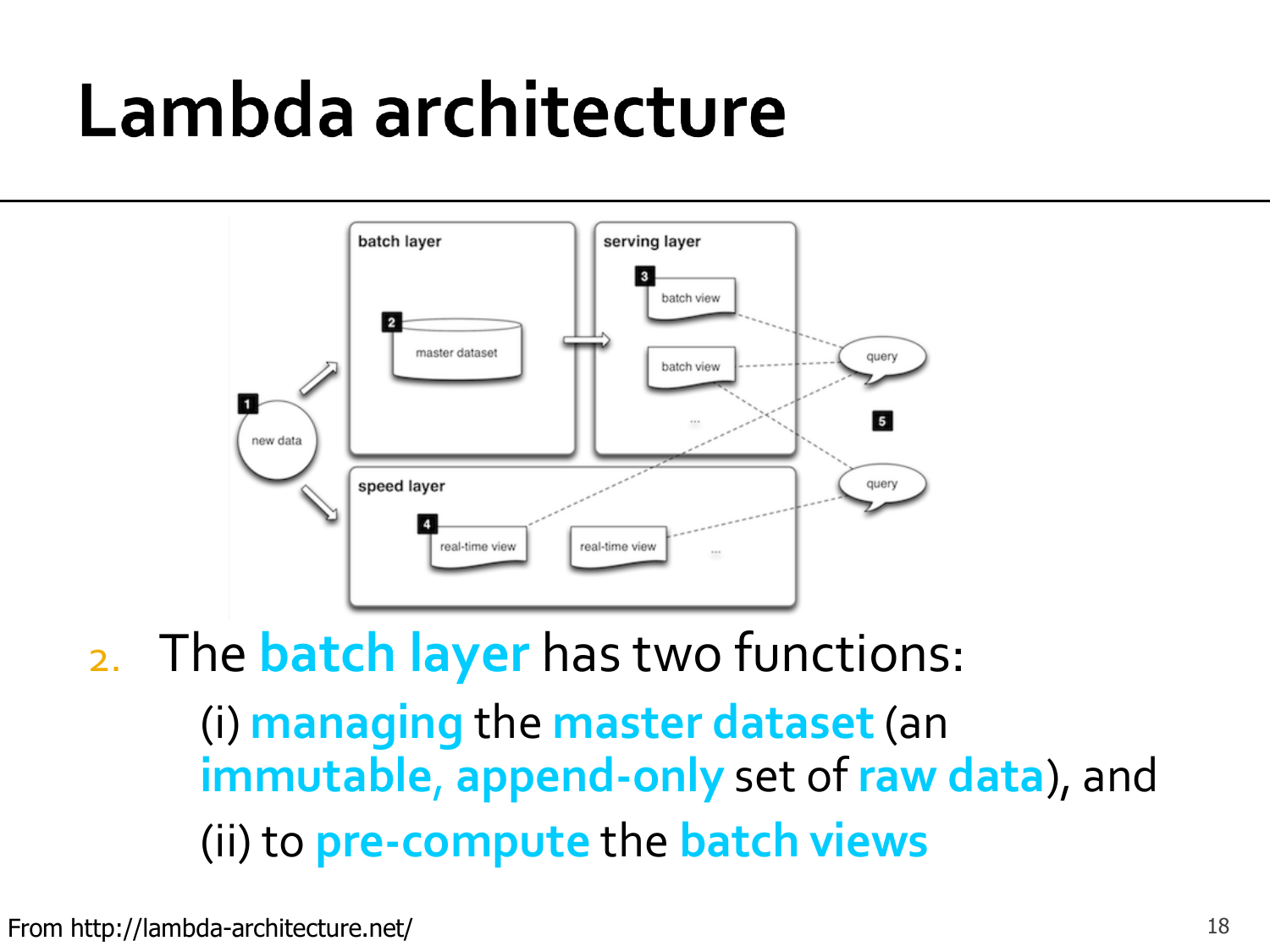

3. The **serving layer indexes** the **batch views**  so that they can be **queried in low-latency**, ad-hoc way

From http://lambda-architecture.net/ 19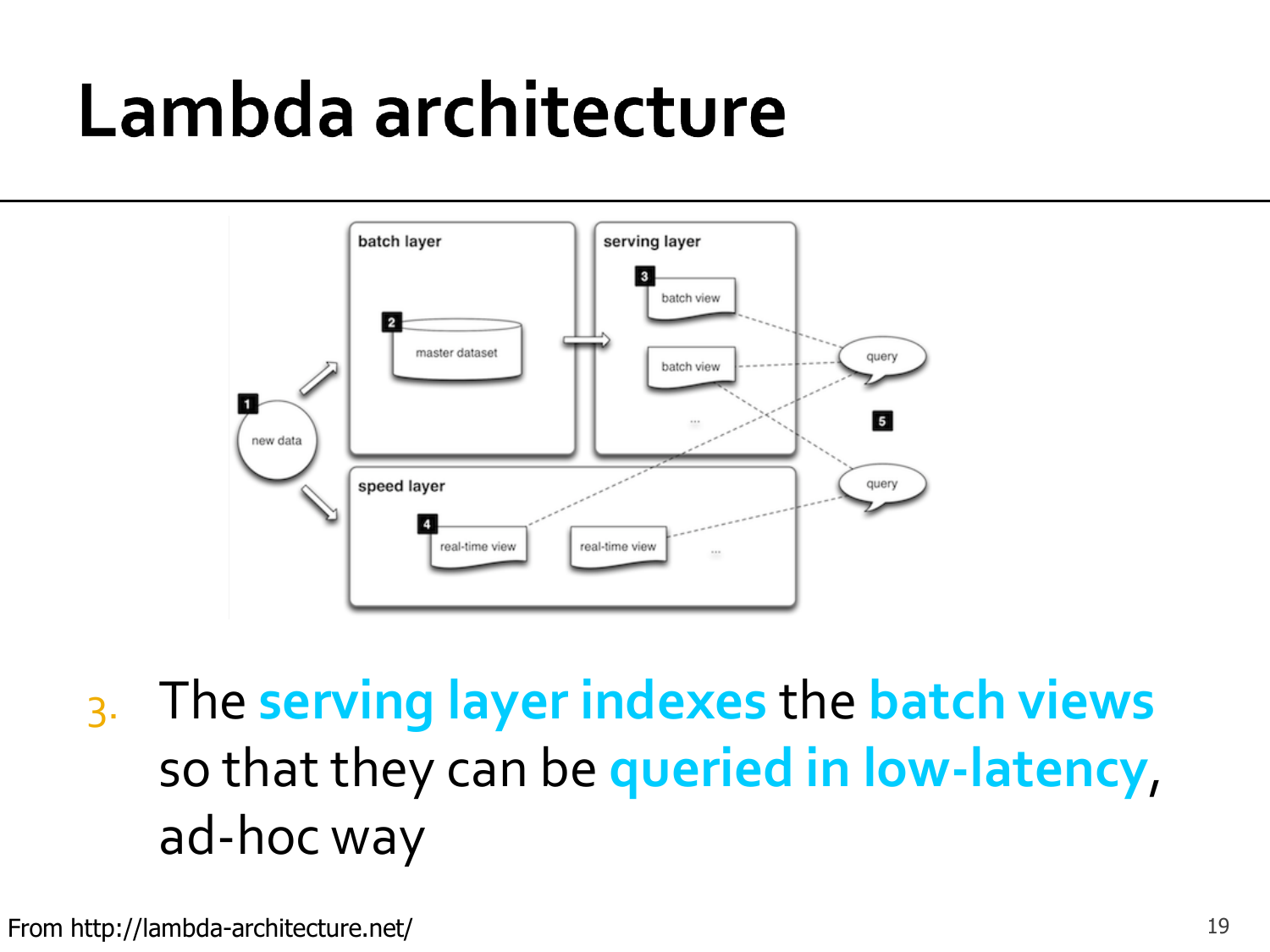

4. The **speed layer** compensates for the high latency of updates to the serving layer and **deals with recent data only**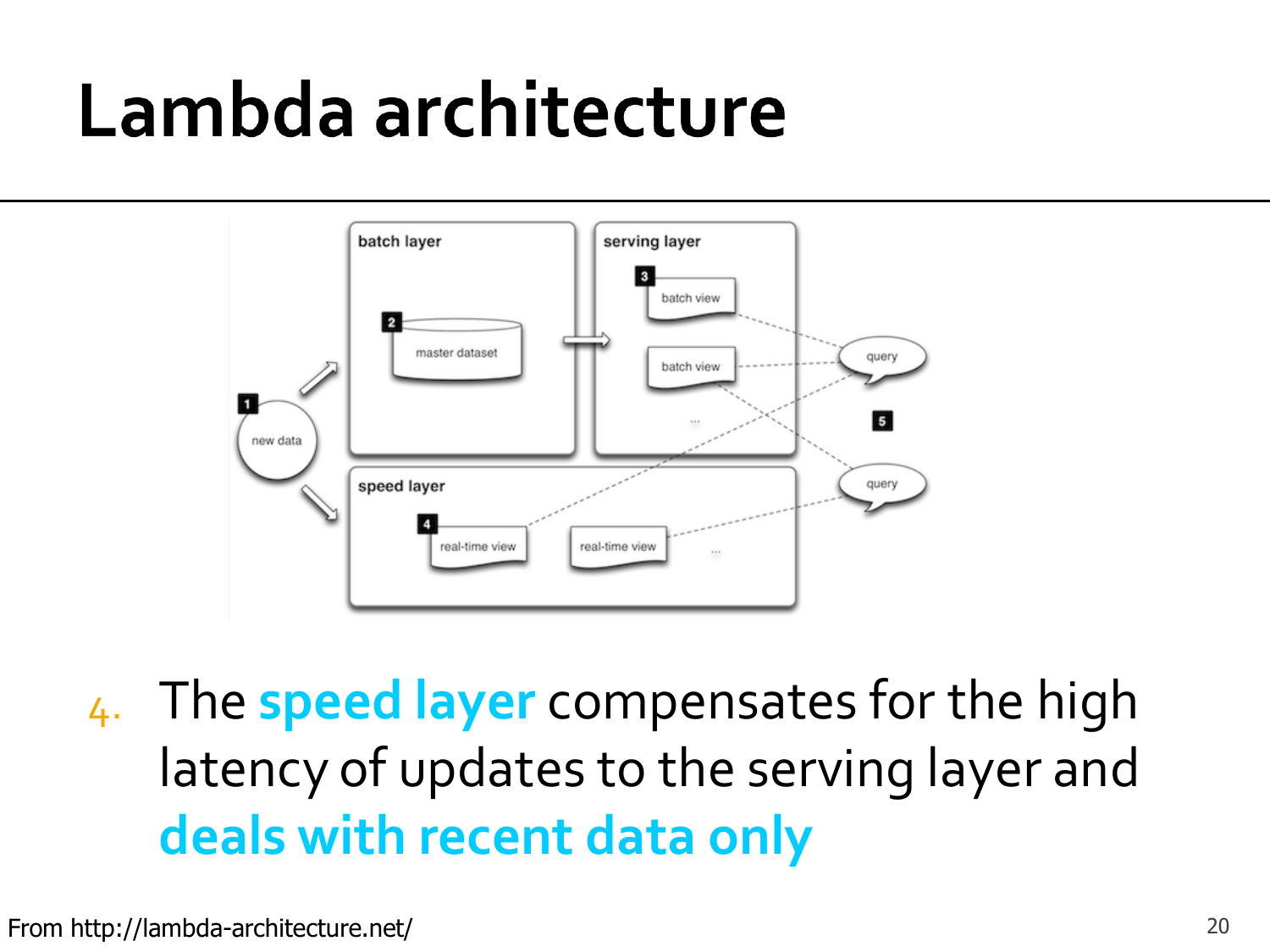

5. Any incoming **query** can be **answered by merging** results from **batch views** and **realtime views**

From http://lambda-architecture.net/ 21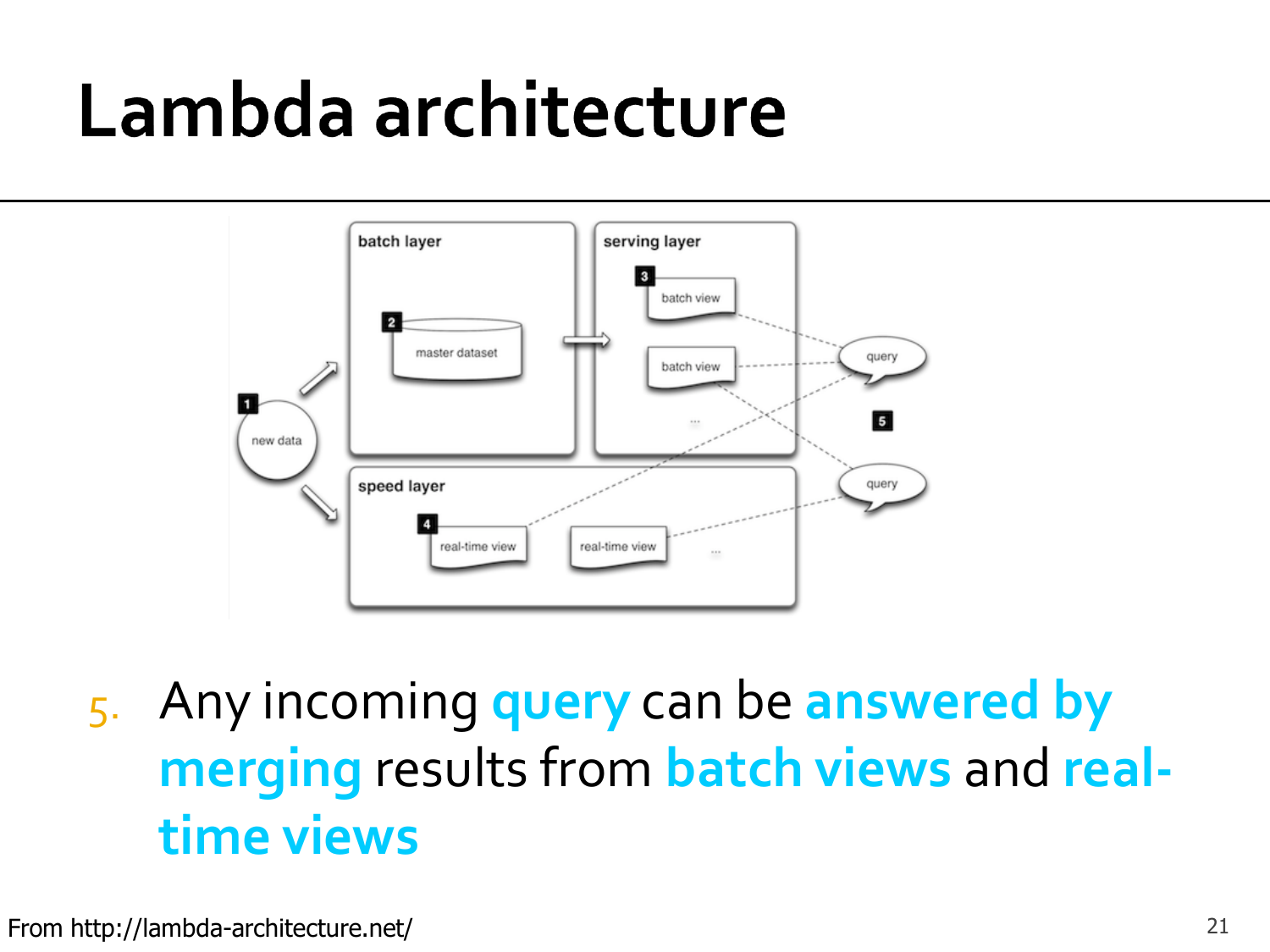#### Lambda architecture: A more detailed view